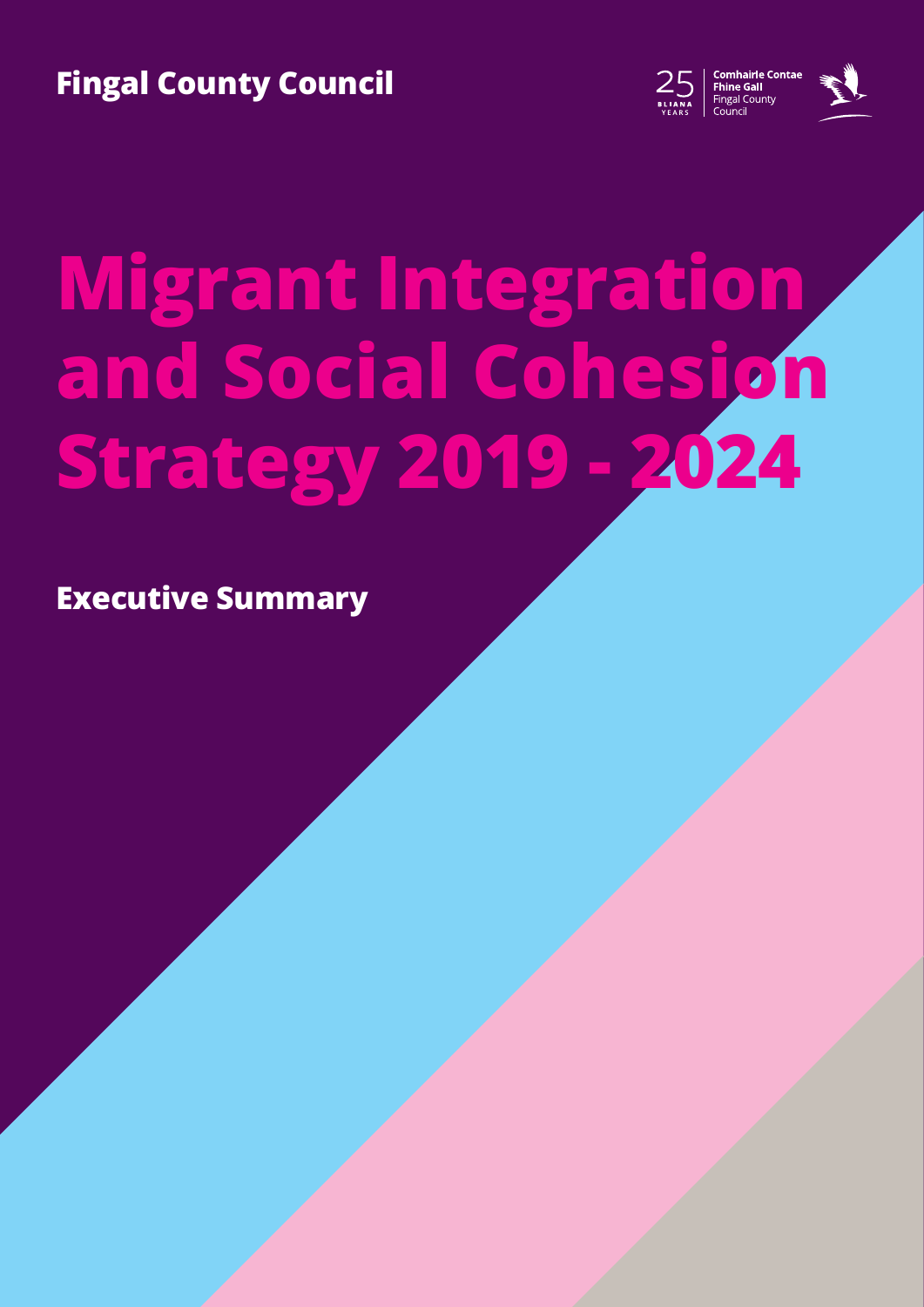

# **Executive Summary**

# **This document is a summary of Fingal County Council's Migrant Integration and Social Cohesion Strategy 2019- 2024. The main goals of the strategy are to make sure Fingal County Council's services meet the needs of the diverse population and contribute to making Fingal a**

**place where:**

» **everyone can play a full part in community life, regardless of their** 

- » **all who live, work and visit are valued, and**
- **nationality, ethnicity, religious or cultural background.**

The strategy is supported by an action plan. In this summary, we will tell you about the strategy, what we are doing – and how you can help.

This summary has three parts:

**1. Why do we need a Migrant Integration and Social Cohesion Strategy? 3. How do we plan to improve our services to make it easier for migrants to** 

- 
- **2. How did we develop the strategy?**
- **access services and integrate into community life?**

# **Who do we mean when we talk about migrants?**

**When we talk about migrants or people from migrant background, we mean people who were not born in Ireland, but who now live here. The term also refers to their children, born in Ireland or outside.**

**This plan was developed by Fingal County Council with the help of people who live and work in Fingal as well as other experts.** 

**You can read the full strategy at: www.fingal.ie**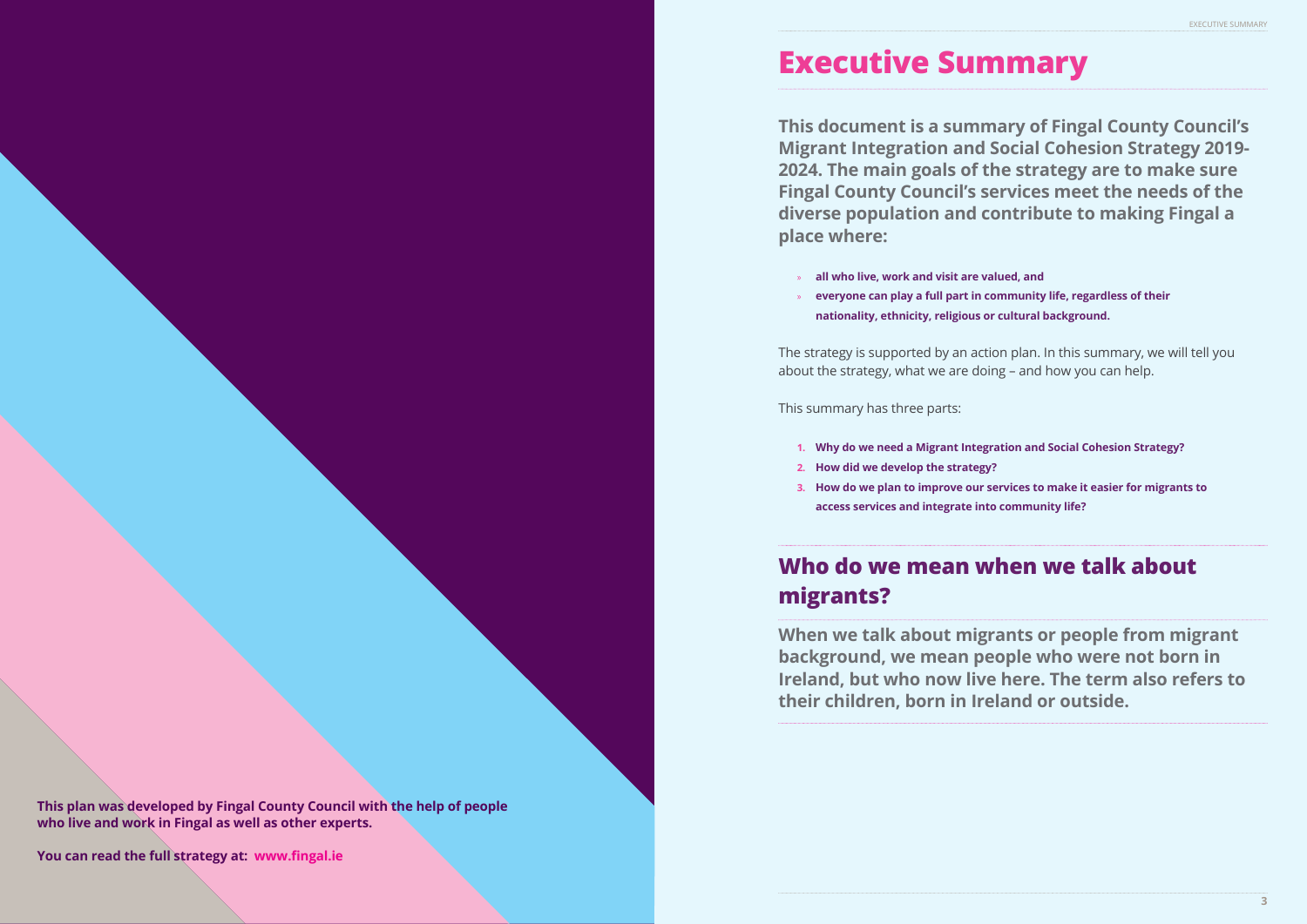# **1. Why do we need a Migrant Integration and Social Cohesion Strategy?**

Here are four points on why this strategy is necessary.

# **1. Nearly 1 in 6 people living in Fingal are non-Irish nationals**

Fingal's population is approaching 300,000. Of these, nearly 16% (about 47,400) are non-Irish nationals.

# **2. There are high numbers of migrants in some areas of Fingal**

People from a migrant background live in all parts of Fingal, but some areas have a higher migrant population than others. For instance, in six of the 42 areas (Electoral Divisions) less than half the population are 'white Irish'. 'The familyand-friends-effect' can lead to this high concentration as people arrive to an area where a family member or friend has already settled. This leads to a network of support among migrants in that area.

# **3. We need to recognise greater diversity**

People from migrant backgrounds bring greater diversity to Fingal and vary in terms of:

- » **age,**
- » **socio-economic background,**
- » **religious beliefs and customs, and**
- » **ability to speak English.**

# **4. We need to appreciate the opportunities and challenges of diversity**

A diverse population presents opportunities in terms of:

- » **new business ideas,**
- » **cultural richness, and**
- » **new language skills.**

But diversity can also present challenges such as how we can provide appropriate services to a changing population. This strategy will help us to respond to these challenges and continue to welcome those who have settled in Fingal.

# **2. How did we develop the strategy?**

First, we set up three groups to help us develop the strategy and make sure both the strategy and action plan meet the needs of people who live, work and visit Fingal. These three groups are:

# **1. Fingal County Council's internal working group**

This is a group of senior staff members who will make sure the strategy is implemented and the actions are achieved.

# **2. Community Integration Advisory Council (CIAC)**

This is a group of representatives from community groups who: » **gave advice on how to develop the strategy,** » **helped get feedback from the community on the strategy, and**  » **identified the issues that we need to work on first.** 

- 
- 
- 

This group has now completed its work and a Migrant Integration Forum will be set up by the Public Participation Network (PPN). The PPN is a network of local groups that helps improve communication between the Council and community, voluntary and environmental groups. The new Migrant Integration Forum (group) will be made up of representatives from Irish and migrant communities and will help us achieve the actions in our action plan.

# **3. An Expert Advisory Group**

This is a group of experts and senior officials from organisations and agencies that work with, or provide services to, migrants and organisations that have developed similar strategies. They:

- » **advised us as we developed the strategy, and**
- 

» **will continue to meet each year to review progress on our action plan.**

# **Who took part in the consultation?**

A total of 576 people took part in the consultation. Members of CIAC who took part were representing the views of their groups, which provided us with a wide base of information. We gathered the views of:

- » **people who live in Fingal,**
- » **Fingal County Council staff, and**
- **and nationally.**

# » **people in other organisations who provide services to migrants in Fingal**

More than half of those who took part in the consultation were women. And, most (324) were aged between 30 and 59 years.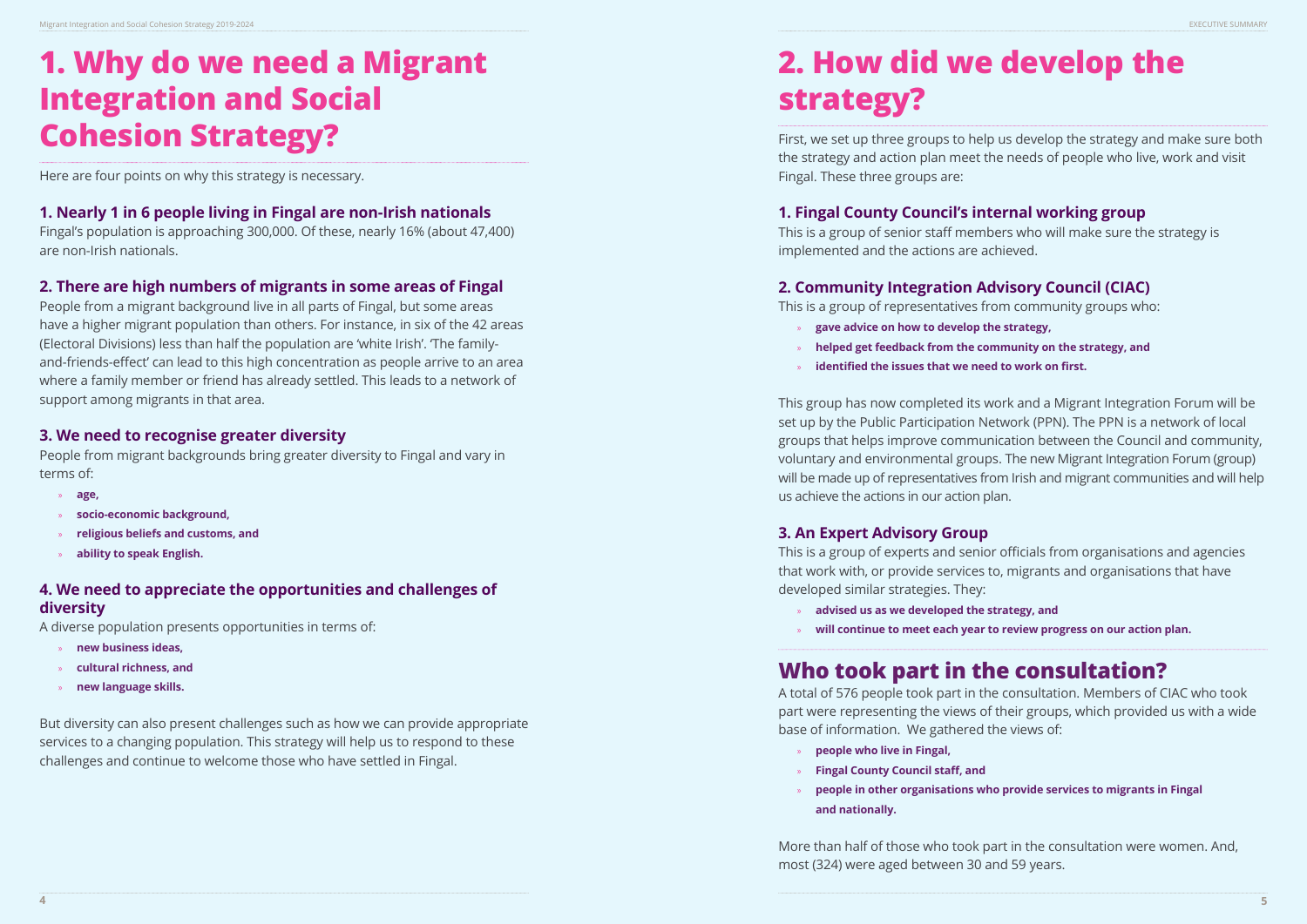We gathered these views to:

- » **explore how Fingal County Council supports integration in the services it provides, and**
- » **identify areas for improvement.**

We gathered views through:

- » **online surveys with the public, staff and managers of our community facilities,**
- » **small group discussions with the public, staff and members of the CIAC, and**
- » **interviews with members of the Expert Advisory Group, staff, members of CIAC and other service providers.**

Of the 200 or so people who completed the public survey, about half (93) of them were non-Irish nationals or born outside Ireland.

In the public small group discussions (focus groups), the majority (78%) were non-Irish or born outside Ireland.

# **3. How do we plan to improve our services to make it easier for migrants to access services and integrate into community life?**

From the information gathered during the consultation, we identified eight main areas for action:

- **1. Engagement (making sure people know about our services)**
- **2. Language as a barrier (to accessing and delivering services)**
- **3. Communication and information**
- **4. Integration**
- **5. Cultural differences**
- **6. Racism**
- **7. Housing**
- **8. Organisational matters**

The Community Integration Advisory Council (CIAC) looked at each of these eight areas and identified the issues that we needed to prioritise in the strategy. Some of these issues – and actions – overlap and require us to work with other agencies.

# **The rest of this summary looks at what you told us and what we plan to do.**

# **1. Engagement (making sure people know about our services)**

Most people (88%) who took part in the consultation use Fingal County Council Services. The most popular services are libraries, community centres, sports and arts facilities, and the website (www.fingalcoco.ie).

# **You said ...**

**… you don't know much about our services.** 

### **We will …**

# **… promote Fingal County Council's Services.**

We will promote our services using public information sessions, produce and distribute a short list of services and explore others ways to communicate with you about services such as social media.

# **2. Language as a barrier (to accessing and delivering services)**

We work with groups and organisations to provide English language conversation opportunities and classes in libraries and community centres.

# **You said ...**

# **… language is a barrier to accessing and delivering services. We need to give you information, and look for your views, in appropriate languages.**

Staff told us they didn't know the right words to use when speaking about 'migrants', 'new communities' and 'integration'. They were also worried when non-English speakers arrived with someone to act as a translator. Staff didn't know if the translation was accurate or if the translator was independent (that is, if they had the non-English speaker's best interests at heart).

# **We will …**

### **… give clear information**

We will make sure our information is easy to understand and uses plain language – no matter which language we provide information in.

**… develop translation and interpretation services** We will explore the possibility of using staff with relevant language skills, qualified interpreters, and volunteers to help with translation and interpretation.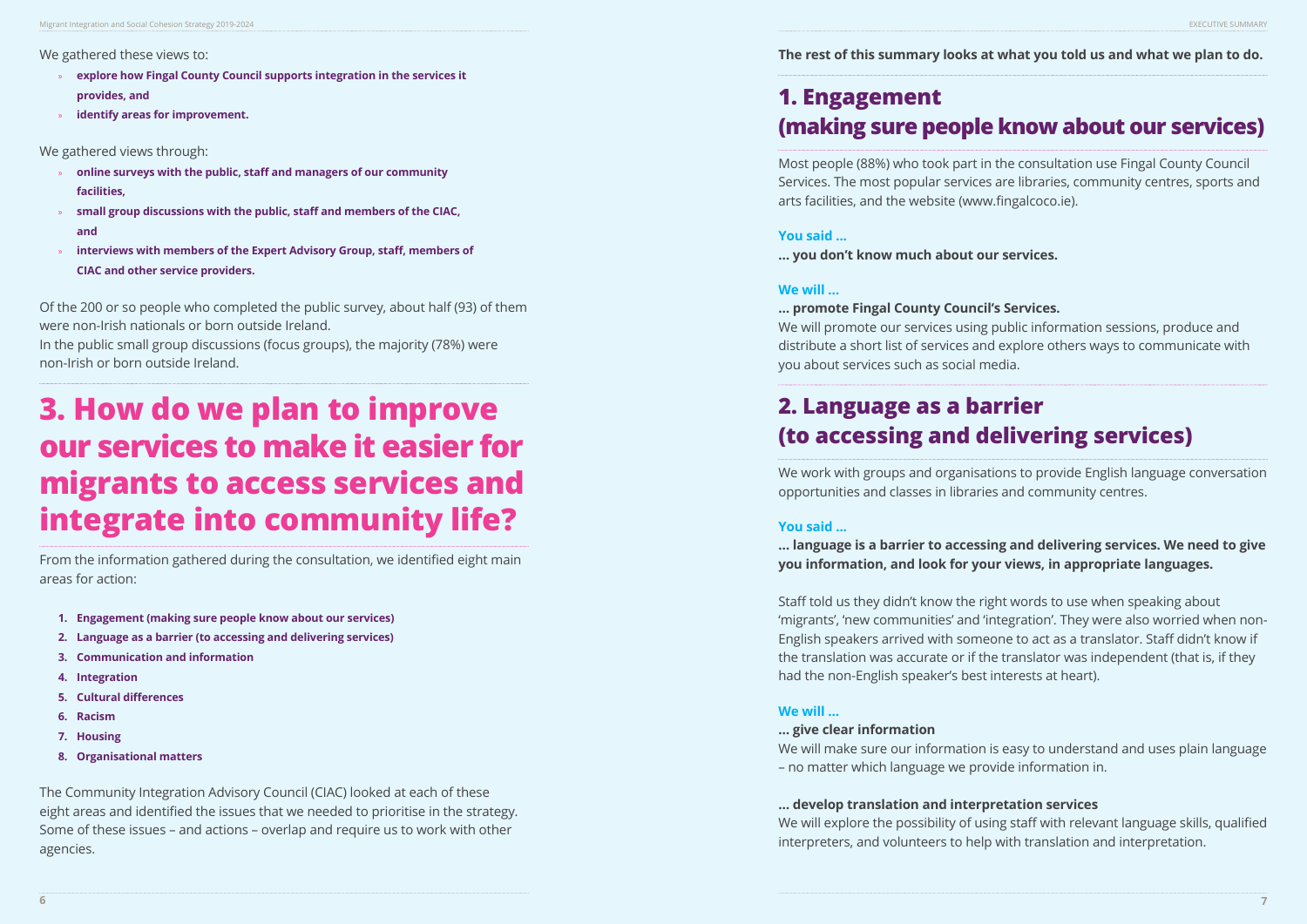### **… encourage staff to learn and use new languages**

We will find out which languages our staff already know and help them use these languages. We will also help them to learn new languages.

# **… train staff about cultural differences**

We will provide training to give staff a better understanding of cultural diversity and how to interact with people of different cultures and backgrounds.

# **… support English language classes**

We will work with local providers of English language classes to make sure English classes, where possible, are provided locally, widely advertised, available at low cost and include options for further study.

# **3. Communication and information**

We recognise the vital role of clear communication in delivering services, and finding the right staff to answer your questions is key.

### **You said ...**

**… that our staff were helpful, gave information and advice, answered questions and supported community groups (75%). Most of you (77%) also said the information we produced was easy to understand, but those who didn't were mainly migrants.**

Communication can still be a major barrier to accessing and delivering services and exchanging accurate information. The website needs to be easy to navigate and communicate more clearly. Application forms, particularly housing and community funding forms, can be difficult to understand and fill in.

Staff told us they often need more time when working with people who have limited English. They find it difficult to explain to people the reasons for a decision. Staff also said they did not always know about services from other agencies that they could suggest to help people.

### **We will …**

### **… train our staff**

We will make sure we train staff to give accurate information about our services. We will look at the possibility of a 'Cultural Mediator'. This person would help fill gaps due to cultural differences, lack of knowledge of our services, and how we work.

### **… improve our internal communication**

We will look at ways to better share information within the council, particularly where services overlap. This will help staff direct you to the most appropriate department.

# **… provide clear information to the public**

We will improve how we communicate with you by providing clear information on our services and how they work. We will produce short, easy-to-understand lists of our services along with a list of important contacts. We will make sure the website is easy to use, and we will explore other ways to communicate with you.

**… work with other agencies to keep our information relevant** We will work closely with other agencies that provide information about our services to make sure the information they provide is up to date and clear.

**… make sure we provide important documents in plain language** We will make sure that all information, especially information about housing and community funding applications, is clear, concise, easy to understand and written in plain language.

# **4. Integration**

Integration is about interacting with others, understanding and respect between cultures in a community. It takes place where people meet naturally such as in schools, parks, libraries and sporting activities. Children and young people, in particular, can be great at helping communities integrate.

### **You said ...**

**… people of migrant background are not visible at events in the county.** Funding is needed to support integration initiatives. Places where groups can meet can be difficult to access – and expensive. Volunteers running groups need support. Some residents do not mix with neighbours due to 'cultural differences'. There needs to be more opportunities for people to meet and take part in clubs and community facilities. We need to review our policies to make sure they support integration.

# **We will …**

**… look at appointing an Integration Officer** We will look at the possibility of appointing a staff member with responsibility for integration matters.

**… involve people in county-wide events** We will make sure the voice of migrants or people from migrant backgrounds are included in large events such as Flavours of Fingal.

**… include integration in our policy documents** We will make sure all future policies and reports support integration and include actions from this strategy. We will also look at how best we can measure integration in our services.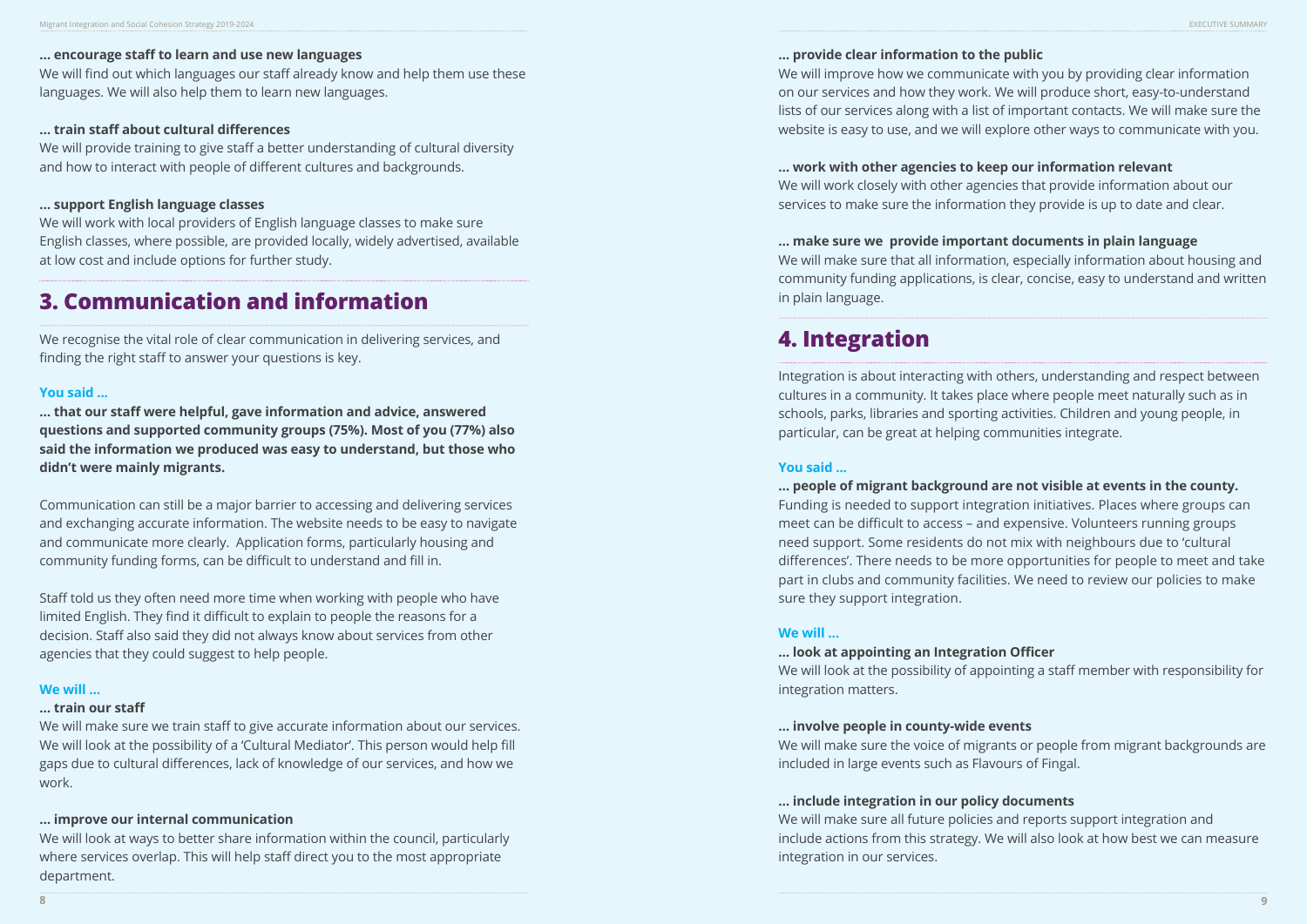### **… promote ways to interact with others**

We will set up a Migrant Integration Forum. This will be made up of representatives from Irish and migrant communities. We will ask the Public Participation Network (PPN) to look at ways to encourage different nationalities, including Irish, to attend events which promote interaction. We will work with other organisations on initiatives that promote integration. We will continue to support youth groups to promote integration and will develop a directory of local clubs and interest groups.

# **… include ways in community funding to help integration**

We will publish clear guidelines for community funding and include ways to promote integration. We will support new groups to ensure they can meet the criteria for funding.

# **… use community and sports facilities better**

We will look at how we can make better use of community and sports centres and staff to develop relationships with all community groups. We will make sure community centres have clear rules for booking rooms.

### **… encourage involvement in sporting activities**

We will look at ways to make sure that the sporting groups we support welcome people of all cultural backgrounds. We will continue to encourage people from migrant backgrounds to get involved in playing and volunteering in sports.

### **… encourage integration in housing**

We will encourage neighbours to welcome and get to know each other through initiatives such as 'Hello Neighbour'. This initiative is where trained volunteers act as neighbourhood visitors. We will encourage people to set up residents and tenants associations where none exist. And, we will continue to support residents and tenants association and help them to achieve greater integration in their associations.

# **5. Cultural differences**

Understanding cultural differences can be challenging for both staff and migrants. Staff appreciated being able to openly discuss issues of cultural differences during the consultations.

# **You said ...**

# **… there is a lack of diversity among staff in Fingal County Council.**

Staff told us they did not know enough about cultural differences, and this can be challenging when dealing with people from various cultural backgrounds. A particular problem was around gender with male customers not always acknowledging female staff. CIAC suggested that training be provided to migrants on Irish culture to migrants.

# **We will …**

**… improve the ethnic mix among staff** We will promote employment opportunities in Fingal County Council within migrant groups, in schools and at community events. We will work with Technological University Dublin Blanchardstown Campus to promote employment opportunities among graduates.

# **… provide cultural support and training**

We will provide training for staff and opportunities for them to discuss issues of cultural diversity which they may experience in work. We will also look at how we can promote training on Irish culture through other organisations for people from migrant backgrounds.

# **… celebrate diversity**

We will celebrate cultural diversity in Fingal at local and county-wide events. We will look at the possibility of setting up a Fingal Cultural Diversity Day and holding a Fingal Diversity Conference to share experiences and examples of good practice.

# **6. Racism**

While racism is a challenge, some services in the county are responding positively. For example, local schools were noted for good practices in tackling racism.

# **You said ...**

**… there is racially-motivated anti-social behaviour in some housing estates and a view among some people that migrants are 'getting preferential treatment' in the way housing is being allocated.**  Our staff told us they are afraid of 'being labelled racist'.

# **We will …**

### **… challenge racism**

We will work with schools and local businesses to develop an anti-racism campaign. We will also explore the possibility of developing a campaign to challenge widely held false beliefs. We will work with An Garda Síochána to try out initiatives that encourage integration in areas where large numbers of people from migrant backgrounds live.

# **… complaints procedure**

We will have procedures and supports in place to deal with complaints of racism from staff and customers.

# **… continue with our induction programme for new tenants**

We will look at including modules on anti-social behaviour and racism on our Tenant Induction Programme (the programme for tenants new to an estate). We will review our anti-social behaviour policy.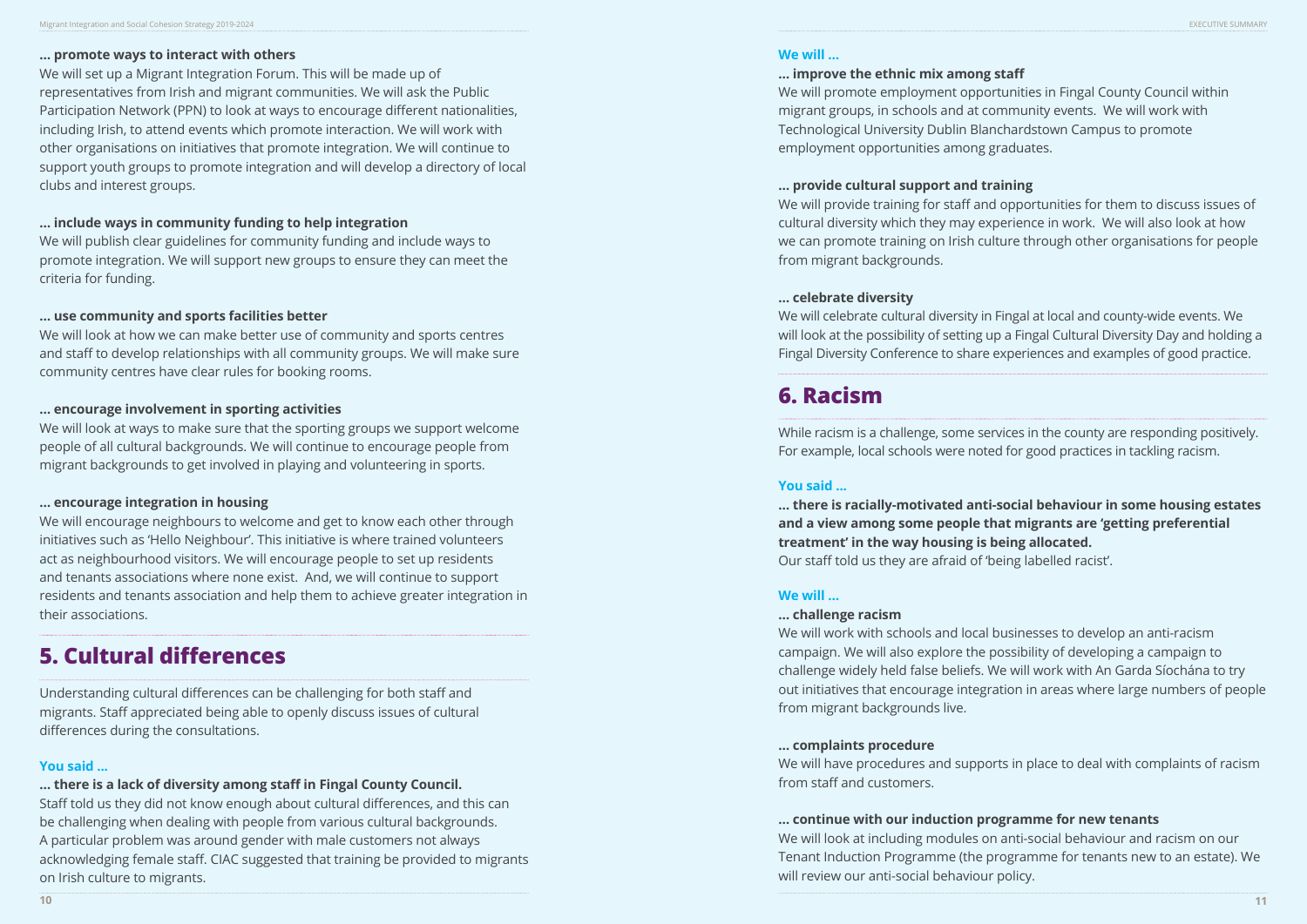

Migrant Integration and Social Cohesion Strategy 2019-2024 EXECUTIVE SUMMARY

# **7. Housing**

Fingal County Council build communities, not just houses, and provide community and sports facilities. We also support residents and tenants associations.

# **You said ...**

… the housing application form is unclear and the allocation of housing is complex. A large number of people from migrant backgrounds live in a small number of areas. We need to put in place initiatives in communities and housing estates to encourage neighbours to positively engage and get to know one another. We also need to support residents and tenants associations in new estates. Services for new housing estates need to be considered at the planning stage.

# **We will …**

# **… improve access to housing services**

We will set up a translation and interpretation service and train identified staff to deal with people from migrant backgrounds who find it hard to access housing services.

# **… work to make housing information more accessible**

We will explore the possibility of re-designing the Housing Application Form and make sure the allocation process is clear.

### **… encourage integration**

We will encourage neighbours to get to know and welcome each other. We will also continue to support residents and tenants associations. Staff in our community and sports centres will encourage people from migrant backgrounds to get involved in activities. When we plan new housing developments, we will make sure there are services and supports in place to help people integrate.

# **8. Organisational matters**

Fingal County Council needs to lead and work with others to help migrants integrate. The consultation process helped us see different ways we, as an organisation, can promote integration. For example, our community centres are a good link and support for developing better relationships with community groups.

# **You said ...**

… we need to consult with, and listen to, people from migrant backgrounds and they need to be more visible among staff, in documents and at local elections. We need to support the provision of English language classes and support Fingal Ethnic Network. We also need to take the lead on integration within Fingal.

# **We will ...**

**… improve two-way communication** We will set up ways, such as the Migrant Integration Forum, to ensure ongoing communication and conversations with migrants. We will do more to develop relationships and links with migrant groups through our libraries, arts facilities and communities and sports facilities.

# **… ensure migrant representation**

We will use the Migrant Integration Forum, when it is set up, to help us achieve the actions in our action plan and encourage people from migrant backgrounds to get involved in community groups.

We will look at how county councillors can help candidates from migrant backgrounds in local elections. We will look at bringing the voter registration day to more locations and make sure that material on voter registration is available in appropriate languages.

# **… make migrants visible**

We will promote employment opportunities in Fingal County Council among migrant groups and make sure the images in our documents reflect the diverse population of Fingal.

# **… support Fingal Ethnic Network**

We will support Fingal Ethnic Network to define its role in the context of the implementation of this strategy.

# **… work with other agencies**

We will work with other agencies to find out where English language classes are available and where there are gaps. We will look at how best to work with other agencies and organisations to promote integration and social cohesion.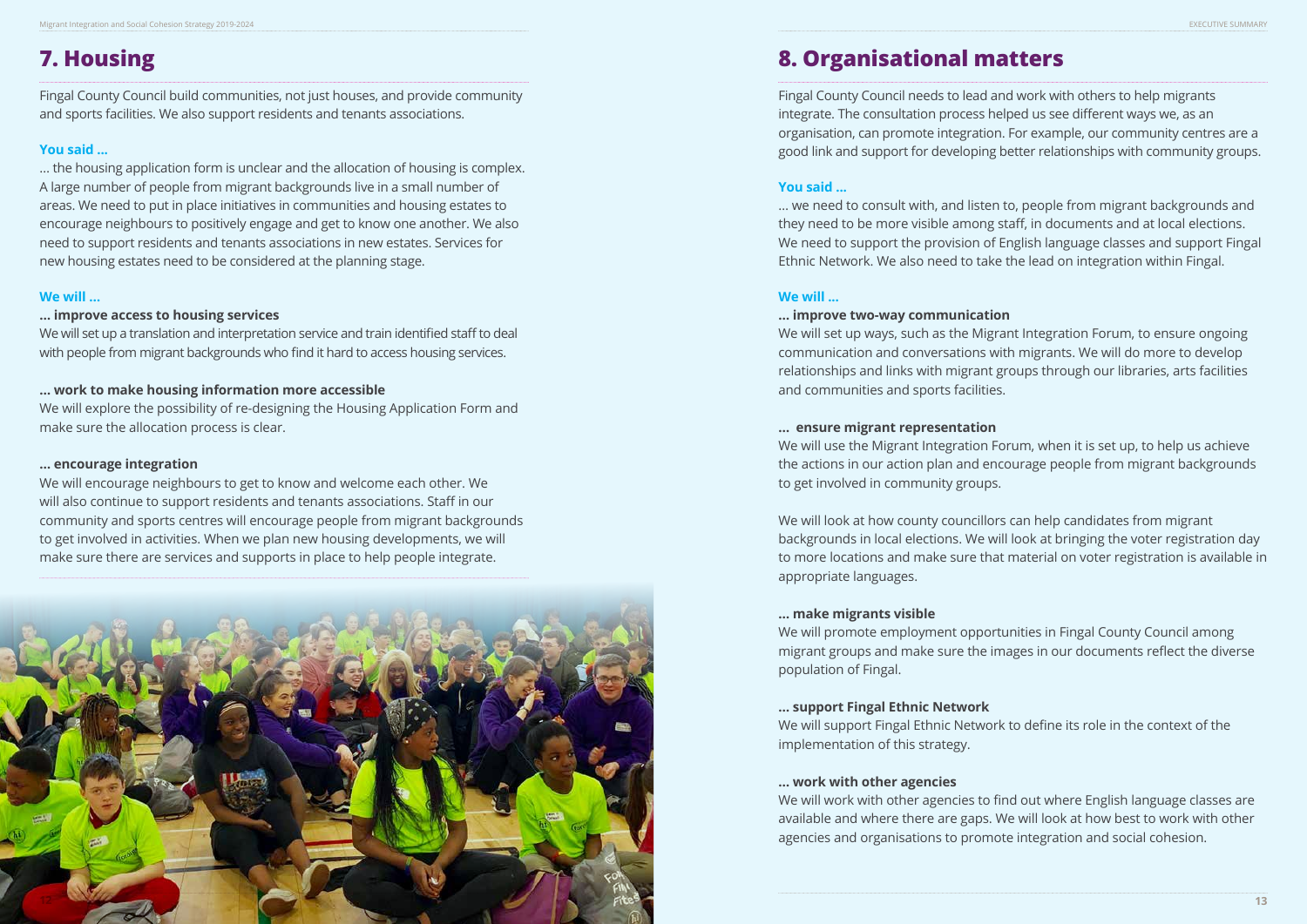**14 15**

# **… provide leadership to the wider Fingal community**

We will develop a Fingal Diversity Charter. This charter is a written commitment by organisations to promote integration and embrace cultural diversity within their organisations. It will also encourage businesses and organisations to take an active approach to integration.

We will also look at the possibility of introducing a Cultural Diversity Day and invite local businesses to share good examples of integration.

# **All great ideas but how will we make sure they happen?**

We have set up five groups, each led by a department within Fingal County Council which are responsible for making sure we do what we said we would do.

- **1. The Corporate Affairs Department is responsible for actions relating to organisation-wide initiatives such as policy and staffing.**
- **2. The Department of Economic, Enterprise & Tourism Development is responsible for actions relating to businesses and employment in Fingal.**
- **3. The Chief Executive's Office and the Communications Office is responsible for actions relating to information and communications.**
- **4. The Department of Community, Culture & Sports is responsible for actions relating to community integration initiatives, cultural differences and racism.**
- **5. The Housing Department is responsible for actions relating to housing supports in Fingal.**

These five groups will provide a report each year to the Expert Advisory Group and the Migrant Integration Forum.

**Thank you for reading this executive summary of the Migrant Integration and Social Cohesion Strategy. You can read the full report online at: [www.fingal.ie](http://www.fingal.ie)**